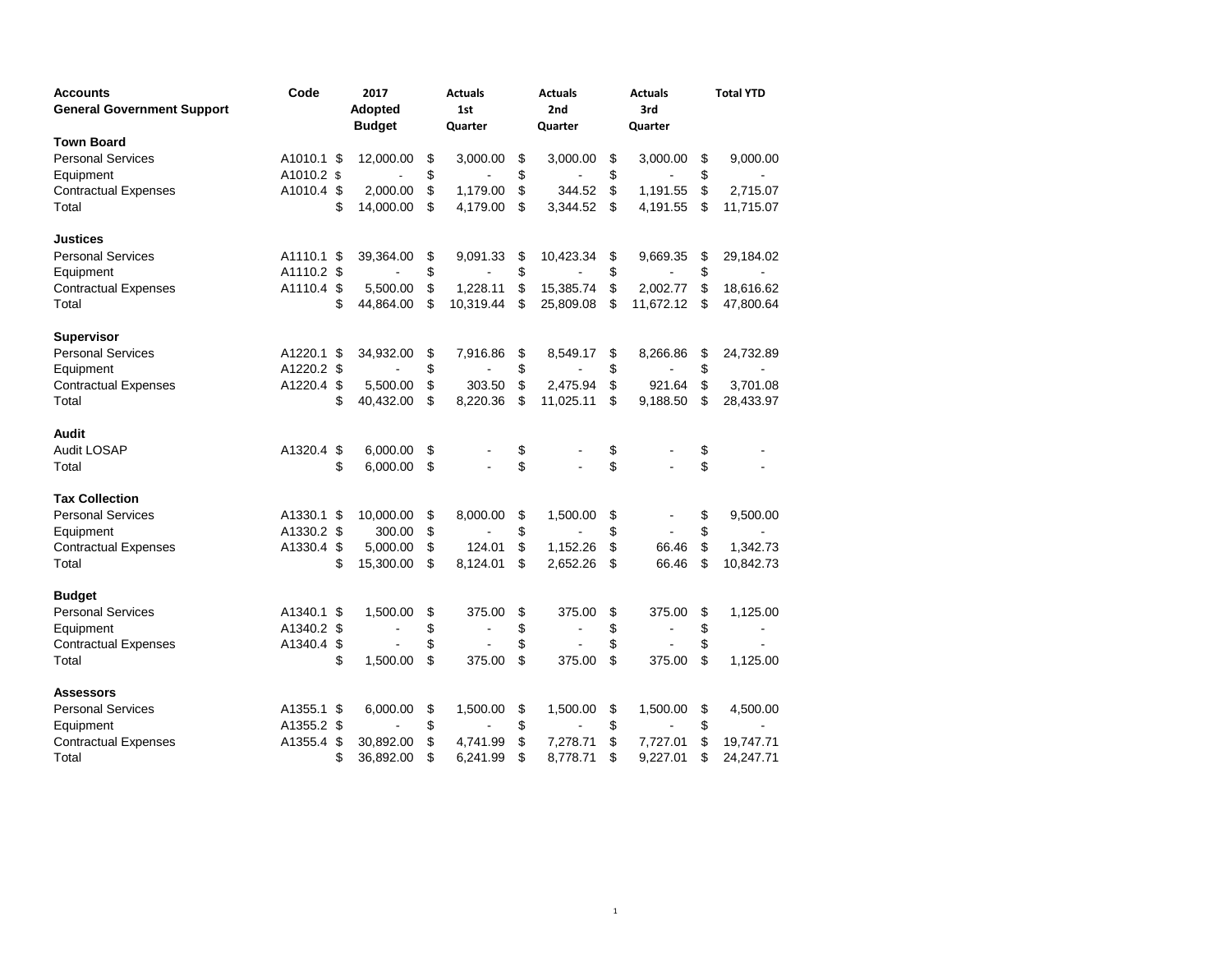| <b>Accounts</b>                     | Code       |     | 2017                            | <b>Actuals</b>       | <b>Actuals</b>  | <b>Actuals</b>  | <b>Total YTD</b> |
|-------------------------------------|------------|-----|---------------------------------|----------------------|-----------------|-----------------|------------------|
| <b>General Government Support</b>   |            |     | <b>Adopted</b><br><b>Budget</b> | 1st<br>Quarter       | 2nd<br>Quarter  | 3rd<br>Quarter  |                  |
| <b>Fiscal Advisors</b>              |            |     |                                 |                      |                 |                 |                  |
| <b>Contractual Expenses</b>         | A1380.4    | \$  |                                 | \$<br>$\overline{a}$ | \$              | \$              | \$               |
| Total                               |            | \$  |                                 | \$                   | \$              | \$              | \$               |
| <b>Town Clerk</b>                   |            |     |                                 |                      |                 |                 |                  |
| <b>Personal Services</b>            | A1410.1 \$ |     | 34,500.00                       | \$<br>7,865.13       | \$<br>9,770.63  | \$<br>7,833.14  | \$<br>25,468.90  |
| Equipment                           | A1410.2 \$ |     | 1,000.00                        | \$                   | \$              | \$              | \$               |
| <b>Contractual Expenses</b>         | A1410.4    | -\$ | 3,000.00                        | \$<br>1,530.53       | \$<br>657.17    | \$<br>126.13    | \$<br>2,313.83   |
| Total                               |            | \$  | 38,500.00                       | \$<br>9,395.66       | \$<br>10,427.80 | \$<br>7,959.27  | \$<br>27,782.73  |
| <b>Attorney</b>                     |            |     |                                 |                      |                 |                 |                  |
| <b>Personal Services</b>            | A1420.1 \$ |     |                                 | \$                   | \$              | \$              | \$               |
| Equipment                           | A1420.2    | \$  |                                 | \$                   | \$              | \$              | \$               |
| <b>Contractual Expenses</b>         | A1420.4    | -\$ | 50,000.00                       | \$<br>12,000.00      | \$<br>18,257.86 | \$<br>13,545.00 | \$<br>43,802.86  |
| Total                               |            | \$  | 50,000.00                       | \$<br>12,000.00      | \$<br>18,257.86 | \$<br>13,545.00 | \$<br>43,802.86  |
| Engineer                            |            |     |                                 |                      |                 |                 |                  |
| <b>Contractual Expenses</b>         | A1440.4    | \$  | 14,000.00                       | \$                   | \$<br>234.80    | \$<br>1,000.00  | \$<br>1,234.80   |
| Total                               |            | \$  | 14,000.00                       | \$                   | \$<br>234.80    | \$<br>1,000.00  | \$<br>1,234.80   |
| <b>Elections</b>                    |            |     |                                 |                      |                 |                 |                  |
| <b>Personal Services</b>            | A1450.1    | \$  | 250.00                          | \$                   | \$              | \$              | \$               |
| Equipment                           | A1450.2 \$ |     |                                 | \$                   | \$              | \$              | \$               |
| <b>Contractual Expenses</b>         | A1450.4    | \$  |                                 | \$                   | \$              | \$              | \$               |
| Total                               |            | \$  | 250.00                          | \$                   | \$              | \$              | \$               |
| <b>Buildings</b>                    |            |     |                                 |                      |                 |                 |                  |
| <b>Personal Services</b>            | A1620.1 \$ |     | 2,000.00                        | \$<br>225.00         | \$<br>348.75    | \$<br>337.50    | \$<br>911.25     |
| Equipment                           | A1620.2    | \$  | 500.00                          | \$                   | \$              | \$              | \$               |
| <b>Contractual Expenses</b>         | A1620.4    | -\$ | 60,000.00                       | \$<br>6,302.33       | \$<br>12,694.97 | \$<br>4,446.35  | \$<br>23,443.65  |
| Total                               |            | \$  | 62,500.00                       | \$<br>6,527.33       | \$<br>13,043.72 | \$<br>4,783.85  | \$<br>24,354.90  |
| <b>Central Communicatons System</b> |            |     |                                 |                      |                 |                 |                  |
| <b>Personal Services</b>            | A1650.1    | \$  |                                 | \$                   | \$              | \$              | \$               |
| Equipment                           | A1650.2    | S   |                                 | \$                   | \$              | \$              | \$               |
| <b>Contractual Expenses</b>         | A1650.4    | \$  | 3,000.00                        | \$<br>665.28         | \$<br>663.33    | \$<br>663.33    | \$<br>1,991.94   |
| Total                               |            | \$  | 3,000.00                        | \$<br>665.28         | \$<br>663.33    | \$<br>663.33    | \$<br>1,991.94   |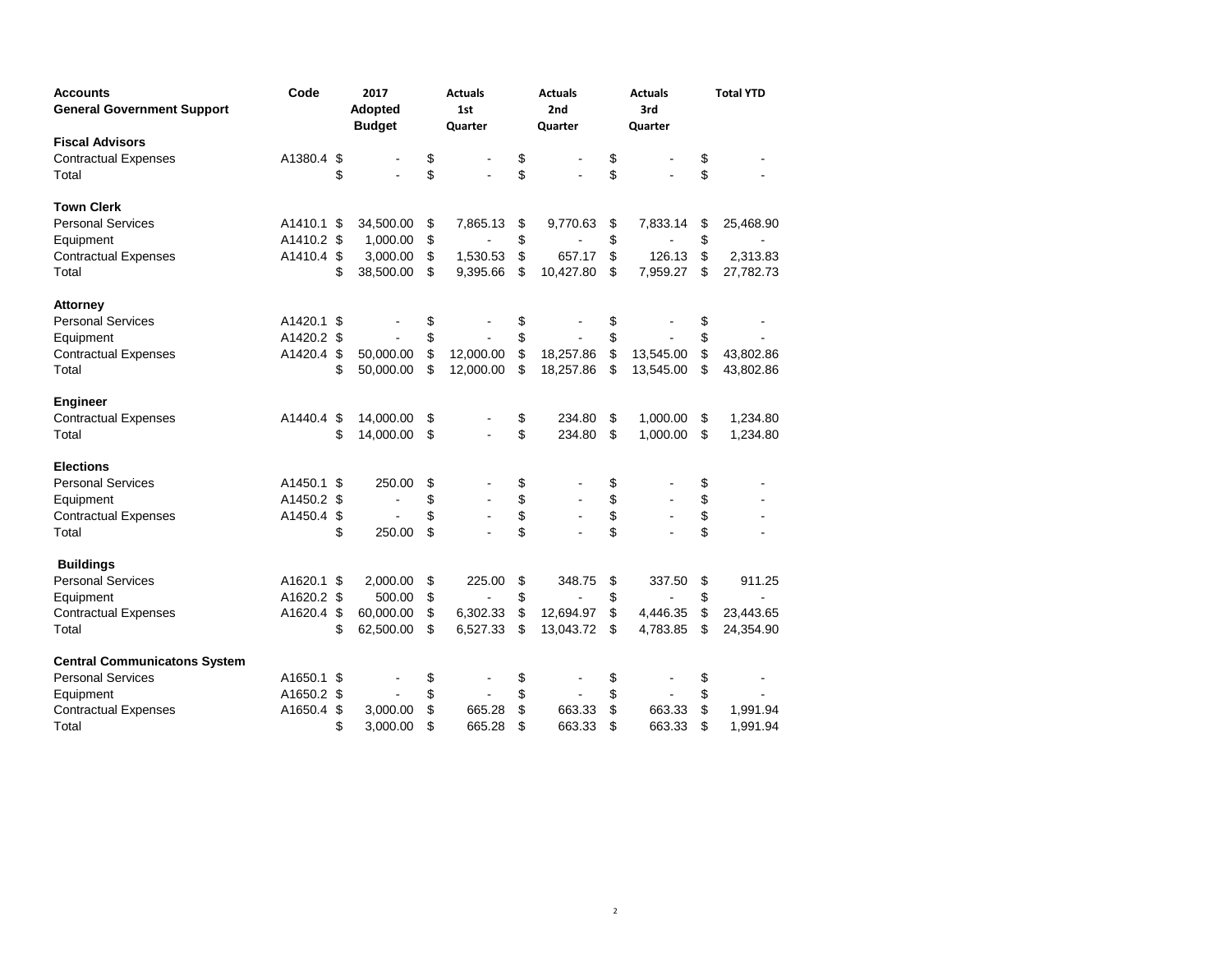| <b>Accounts</b>                         | Code       |    | 2017           | <b>Actuals</b>       | <b>Actuals</b>        | <b>Actuals</b>                 |     | <b>Total YTD</b> |
|-----------------------------------------|------------|----|----------------|----------------------|-----------------------|--------------------------------|-----|------------------|
| <b>General Government Support</b>       |            |    | <b>Adopted</b> | 1st                  | 2nd                   | 3rd                            |     |                  |
|                                         |            |    | <b>Budget</b>  | Quarter              | Quarter               | Quarter                        |     |                  |
| <b>Central Printing and Mailing</b>     |            |    |                |                      |                       |                                |     |                  |
| <b>Personal Services</b>                | A1670.1    | \$ |                | \$                   | \$                    | \$                             | \$  |                  |
| Equipment                               | A1670.2    | \$ | $\blacksquare$ | \$                   | \$                    | \$                             | \$  |                  |
| <b>Contractual Expenses</b>             | A1670.4    | \$ | 2,500.00       | \$<br>1,480.98       | \$<br>(1,325.76)      | \$<br>2,028.40                 | \$  | 2,183.62         |
| Total                                   |            | \$ | 2,500.00       | \$<br>1,480.98       | \$<br>$(1,325.76)$ \$ | 2,028.40                       | \$  | 2,183.62         |
| <b>Special items</b>                    |            |    |                |                      |                       |                                |     |                  |
| Unallocated Insurance                   | A1910.4    | \$ | 35,000.00      | \$<br>222.38         | \$<br>32,022.09       | \$<br>(9.00)                   | -\$ | 32,235.47        |
| <b>Municipal Association Dues</b>       | A1920.4    | \$ | 1,000.00       | \$<br>1,000.00       | \$<br>$\blacksquare$  | \$<br>$\blacksquare$           | \$  | 1,000.00         |
| Contingency                             | A1990.4    | \$ | 40,000.00      | \$                   | \$                    | \$<br>$\overline{\phantom{a}}$ | \$  |                  |
| Total                                   |            | \$ | 76,000.00      | \$<br>1,222.38       | \$<br>32,022.09       | \$<br>(9.00)                   | \$  | 33,235.47        |
| <b>Total General Government Support</b> |            | \$ | 405,738.00     | \$<br>68,751.43      | \$<br>125,308.52      | \$<br>64,691.49                | \$  | 258,751.44       |
| <b>Public Safety</b>                    |            |    |                |                      |                       |                                |     |                  |
| <b>Traffic Control</b>                  |            |    |                |                      |                       |                                |     |                  |
| <b>Personal Services</b>                | A3310.1    | \$ |                | \$                   | \$                    | \$                             | \$  |                  |
| Equipment                               | A3310.2    | \$ |                | \$                   | \$                    | \$                             | \$  |                  |
| <b>Contractual Expenses</b>             | A3310.4    | \$ | 1,000.00       | \$<br>494.50         | \$                    | \$<br>$\overline{\phantom{a}}$ | \$  | 494.50           |
| Total                                   |            | \$ | 1,000.00       | \$<br>494.50         | \$                    | \$                             | \$  | 494.50           |
| <b>Control of Dogs</b>                  |            |    |                |                      |                       |                                |     |                  |
| <b>Personal Services</b>                | A3510.1    | \$ | 6,200.00       | \$<br>1,430.76       | \$<br>1,669.22        | \$<br>1,430.76                 | \$  | 4,530.74         |
| Equipment                               | A3510.2 \$ |    |                | \$                   | \$                    | \$                             | \$  |                  |
| <b>Contractual Expenses</b>             | A3510.4    | \$ | 5,200.00       | \$<br>36.00          | \$<br>204.38          | \$<br>1,612.91                 | \$  | 1,853.29         |
| Total                                   |            | \$ | 11,400.00      | \$<br>1,466.76       | \$<br>1,873.60        | \$<br>3,043.67                 | \$  | 6,384.03         |
| <b>Animal Control Other</b>             |            |    |                |                      |                       |                                |     |                  |
| <b>Personal Services</b>                | A3520.1    | \$ |                | \$                   | \$                    | \$                             | \$  |                  |
| Equipment                               | A3520.2    | \$ |                | \$                   | \$                    | \$                             | \$  |                  |
| <b>Contractual Expenses</b>             | A3520.4    | \$ | 500.00         | \$<br>$\blacksquare$ | \$                    | \$<br>$\overline{a}$           | \$  |                  |
| Total                                   |            | \$ | 500.00         | \$                   | \$                    | \$                             | \$  |                  |
| <b>Safety Inspection</b>                |            |    |                |                      |                       |                                |     |                  |
| <b>Personal Services</b>                | A3620.1    | S  | 9,000.00       | \$<br>2,076.90       | \$<br>2,923.05        | \$<br>2,076.90                 | \$  | 7,076.85         |
| Equipment                               | A3620.2 \$ |    | 300.00         | \$                   | \$                    | \$                             | \$  |                  |
| <b>Contractual Expenses</b>             | A3620.4    | \$ | 1,000.00       | \$<br>178.12         | \$<br>332.95          | \$<br>265.84                   | \$  | 776.91           |
| Total                                   |            | \$ | 10,300.00      | \$<br>2,255.02       | \$<br>3,256.00        | \$<br>2,342.74                 | \$  | 7,853.76         |
| <b>Total Public Safety</b>              |            | \$ | 23,200.00      | \$<br>4,216.28       | \$<br>5,129.60        | \$<br>5,386.41                 | \$  | 14,732.29        |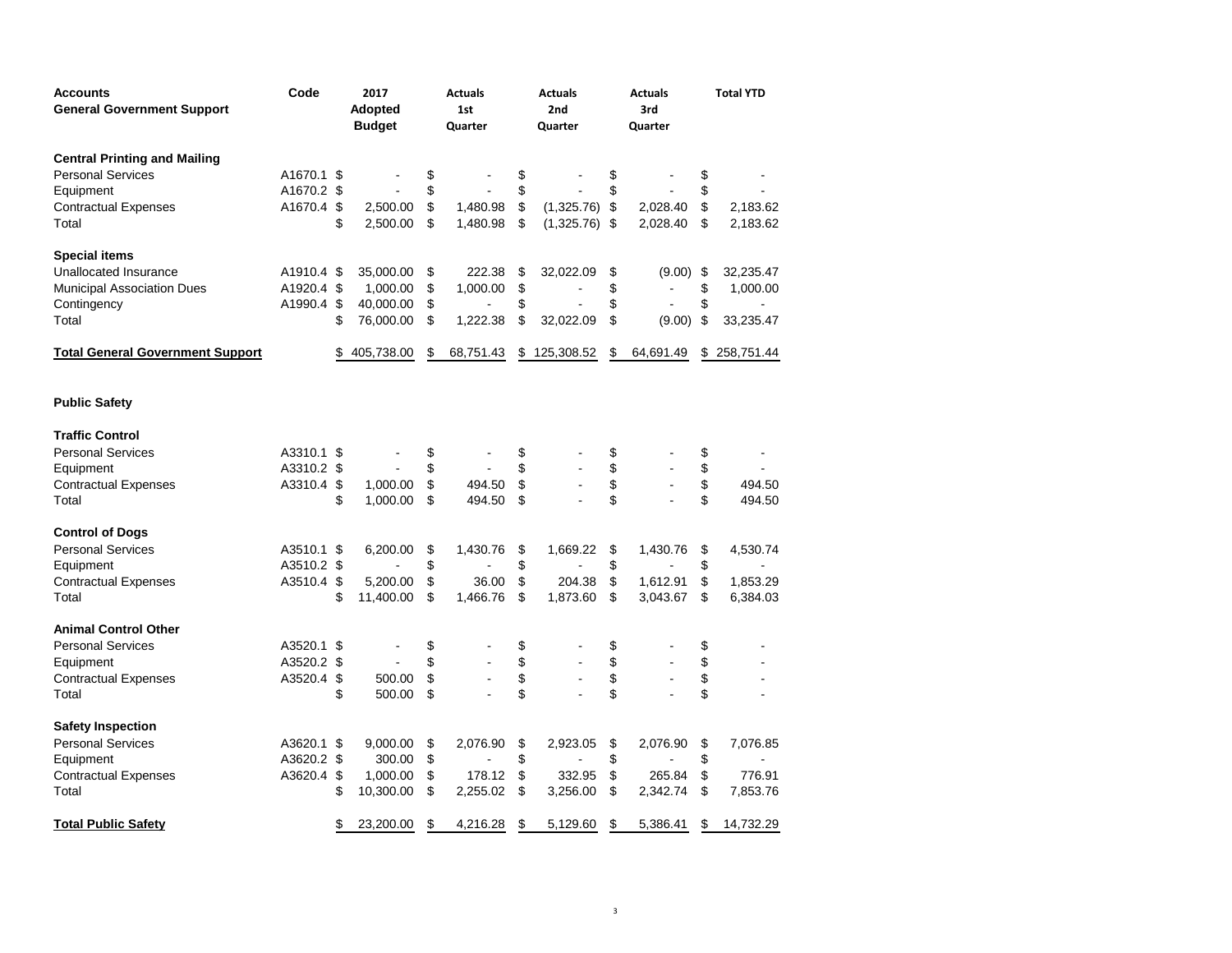| <b>Accounts</b>                      | Code    |     | 2017                            | Actuals          |     | <b>Actuals</b> | <b>Actuals</b>                 | <b>Total YTD</b>               |
|--------------------------------------|---------|-----|---------------------------------|------------------|-----|----------------|--------------------------------|--------------------------------|
| <b>General Government Support</b>    |         |     | <b>Adopted</b><br><b>Budget</b> | 1st<br>Quarter   |     | 2nd<br>Quarter | 3rd<br>Quarter                 |                                |
| <b>Health</b>                        |         |     |                                 |                  |     |                |                                |                                |
| <b>Board of Health</b>               |         |     |                                 |                  |     |                |                                |                                |
| <b>Personal Services</b>             | A4010.1 | \$  | 1,500.00                        | \$               | \$  |                | \$                             | \$                             |
| Total                                |         | \$  | 1,500.00                        | \$               | \$  |                | \$                             | \$                             |
| <b>Registrar of Vital Statistics</b> |         |     |                                 |                  |     |                |                                |                                |
| <b>Personal Services</b>             | A4020.1 | \$  | 250.00                          | \$<br>62.50      | \$  | 62.50          | \$<br>62.50                    | \$<br>187.50                   |
| Equipment                            | A4020.2 | \$  |                                 | \$               | \$  |                | \$                             | \$                             |
| <b>Contractual Expenses</b>          | A4020.4 | \$  |                                 | \$               | \$  |                | \$                             | \$                             |
| Total                                |         | \$  | 250.00                          | \$<br>62.50      | \$. | 62.50          | \$<br>62.50                    | \$<br>187.50                   |
| Ambulance                            |         |     |                                 |                  |     |                |                                |                                |
| <b>Personal Services</b>             | A4540.1 | \$  |                                 | \$               | \$  |                | \$                             | \$                             |
| Equipment                            | A4540.2 | \$  |                                 | \$               | \$  |                | \$                             | \$                             |
| <b>Contractual Expenses</b>          | A4540.4 | \$  | 139,301.00                      | \$<br>139,301.00 | \$  |                | \$                             | \$<br>139,301.00               |
| Total                                |         | \$  | 139,301.00                      | \$<br>139,301.00 | \$  |                | \$                             | \$<br>139,301.00               |
| <b>Total Health</b>                  |         | \$  | 141,051.00                      | \$139,363.50     | \$  | 62.50          | \$<br>62.50                    | \$139,488.50                   |
| <b>Transportation</b>                |         |     |                                 |                  |     |                |                                |                                |
| <b>Superintendent of Highways</b>    |         |     |                                 |                  |     |                |                                |                                |
| <b>Personal Services</b>             | A5010.1 | \$  | 56,000.00                       | \$<br>12,923.10  | \$  | 15,076.95      | \$<br>12,923.10                | \$<br>40,923.15                |
| Equipment                            | A5010.2 | -\$ | $\overline{\phantom{a}}$        | \$               | \$  | $\overline{a}$ | \$<br>$\overline{\phantom{a}}$ | \$<br>$\overline{\phantom{a}}$ |
| <b>Contractual Expenses</b>          | A5010.4 | \$  | 1,200.00                        | \$<br>280.26     | \$  | 740.93         | \$<br>649.85                   | \$<br>1,671.04                 |
| Total                                |         | \$  | 57,200.00                       | \$<br>13,203.36  | \$  | 15,817.88      | \$<br>13,572.95                | \$<br>42,594.19                |
| <b>Street Lighting</b>               |         |     |                                 |                  |     |                |                                |                                |
| <b>Contractual Expenses</b>          | A5182.4 | \$  | 2,500.00                        | \$<br>466.29     | S   | 578.42         | \$<br>497.93                   | \$<br>1,542.64                 |
| Total                                |         | \$  | 2,500.00                        | \$<br>466.29     | \$  | 578.42         | \$<br>497.93                   | \$<br>1,542.64                 |
| <b>Total Transportation</b>          |         | \$  | 59,700.00                       | \$<br>13,669.65  | \$  | 16,396.30      | \$<br>14,070.88                | \$<br>44,136.83                |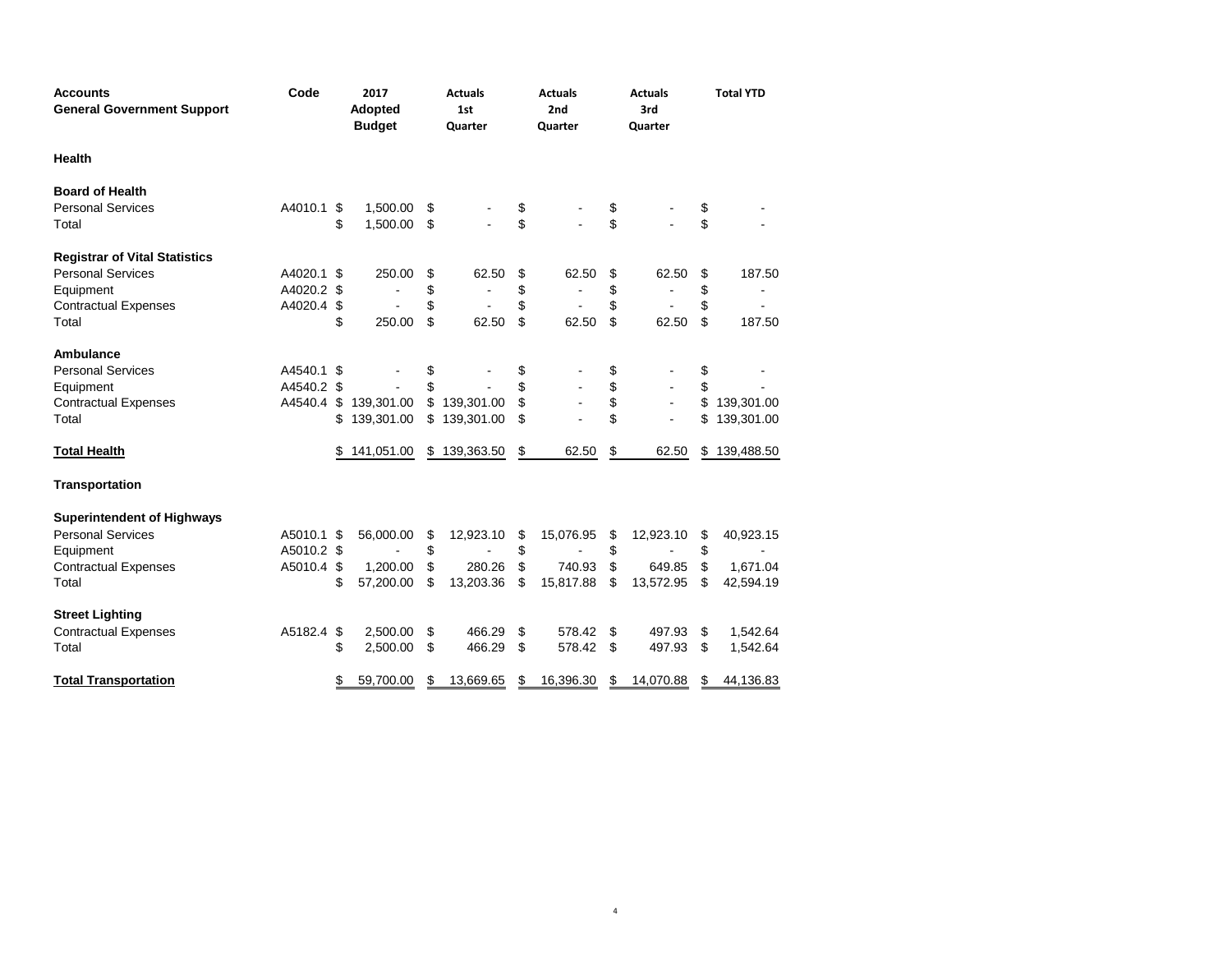| <b>Accounts</b><br><b>General Government Support</b> | Code        | 2017<br><b>Adopted</b><br><b>Budget</b> |          | <b>Actuals</b><br>1st<br>Quarter |          | <b>Actuals</b><br>2nd<br><b>Quarter</b> |          | <b>Actuals</b><br>3rd<br>Quarter |          | <b>Total YTD</b> |
|------------------------------------------------------|-------------|-----------------------------------------|----------|----------------------------------|----------|-----------------------------------------|----------|----------------------------------|----------|------------------|
| <b>Economic Assistance and Opportunity</b>           |             |                                         |          |                                  |          |                                         |          |                                  |          |                  |
| <b>Publicity</b>                                     |             |                                         |          |                                  |          |                                         |          |                                  |          |                  |
| <b>Contractual Expenses</b><br>Total                 | A6410.4 \$  | \$<br>750.00<br>750.00                  | \$<br>\$ |                                  | \$<br>\$ |                                         | \$<br>\$ |                                  | \$<br>\$ |                  |
| <b>Veterans Services</b>                             |             |                                         |          |                                  |          |                                         |          |                                  |          |                  |
| <b>Personal Services</b>                             | A6510.1     | \$                                      | \$       |                                  | \$       |                                         | \$       |                                  | \$       |                  |
| Equipment                                            | A6510.2     | \$                                      | \$       |                                  | \$       |                                         | \$       |                                  | \$       |                  |
| <b>Contractual Expenses</b>                          | A6510.4     | \$<br>700.00                            | \$       |                                  | \$       | 452.65                                  | \$       |                                  | \$       | 452.65           |
| Total                                                |             | \$<br>700.00                            | \$       |                                  | \$       | 452.65                                  | \$       |                                  | \$       | 452.65           |
| <b>Total Economic Assistance and Opportunity</b>     |             | \$<br>1,450.00                          | \$       |                                  | \$       | 452.65                                  | \$       |                                  | \$       | 452.65           |
| <b>Culture and Recreation</b>                        |             |                                         |          |                                  |          |                                         |          |                                  |          |                  |
| <b>Waterway Navigation</b>                           |             |                                         |          |                                  |          |                                         |          |                                  |          |                  |
| <b>Contractual Expenses</b>                          | A5710.4     | \$<br>1,800.00                          | \$       |                                  | \$       |                                         | \$       | 1,742.00                         | \$       | 1,742.00         |
| Total                                                |             | \$<br>1,800.00                          | \$       |                                  | \$       |                                         | \$       | 1,742.00                         | \$       | 1,742.00         |
| <b>Special Recreational Facilities</b>               |             |                                         |          |                                  |          |                                         |          |                                  |          |                  |
| <b>Personal Services</b>                             | A7180.1 \$  | 10,000.00                               | \$       |                                  | \$       |                                         | \$       | 6,684.29                         | \$       | 6,684.29         |
| Equipment                                            | A7180.2 \$  | 500.00                                  | \$       |                                  | \$       |                                         | \$       |                                  | \$       |                  |
| Contractual Expenses-Beach                           | A7180.41 \$ | 1,500.00                                | \$       |                                  | \$       | 180.00                                  | \$       | 500.00                           | \$       | 680.00           |
| <b>Contractual Expenses-Skating Rink</b><br>Total    | A7180.42 \$ | \$<br>$\blacksquare$<br>12,000.00       | \$<br>\$ | L,                               | \$<br>\$ | 180.00                                  | \$       | 7,184.29                         | \$<br>\$ | 7,364.29         |
| Youth Program                                        |             |                                         |          |                                  |          |                                         |          |                                  |          |                  |
| <b>Personal Services</b>                             | A7310.1 \$  |                                         | \$       |                                  | \$       |                                         | \$       |                                  | \$       |                  |
| Equipment                                            | A7310.2     | \$                                      | \$       |                                  | \$       |                                         | \$       |                                  | \$       |                  |
| <b>Contractual Expenses</b>                          | A7310.4     | \$<br>650.00                            | \$       |                                  | \$       | 650.00                                  | \$       |                                  | \$       | 650.00           |
| Total                                                |             | \$<br>650.00                            | \$       |                                  | \$       | 650.00                                  | \$       |                                  | \$       | 650.00           |
| Joint Youth Project                                  |             |                                         |          |                                  |          |                                         |          |                                  |          |                  |
| <b>Contractual Expenses</b>                          | A7320.4     | \$<br>8,000.00                          | \$       |                                  | \$       |                                         | \$       | 8,000.00                         | \$       | 8,000.00         |
| Total                                                |             | \$<br>8,000.00                          | \$       |                                  | \$       |                                         | \$       | 8,000.00                         | \$       | 8,000.00         |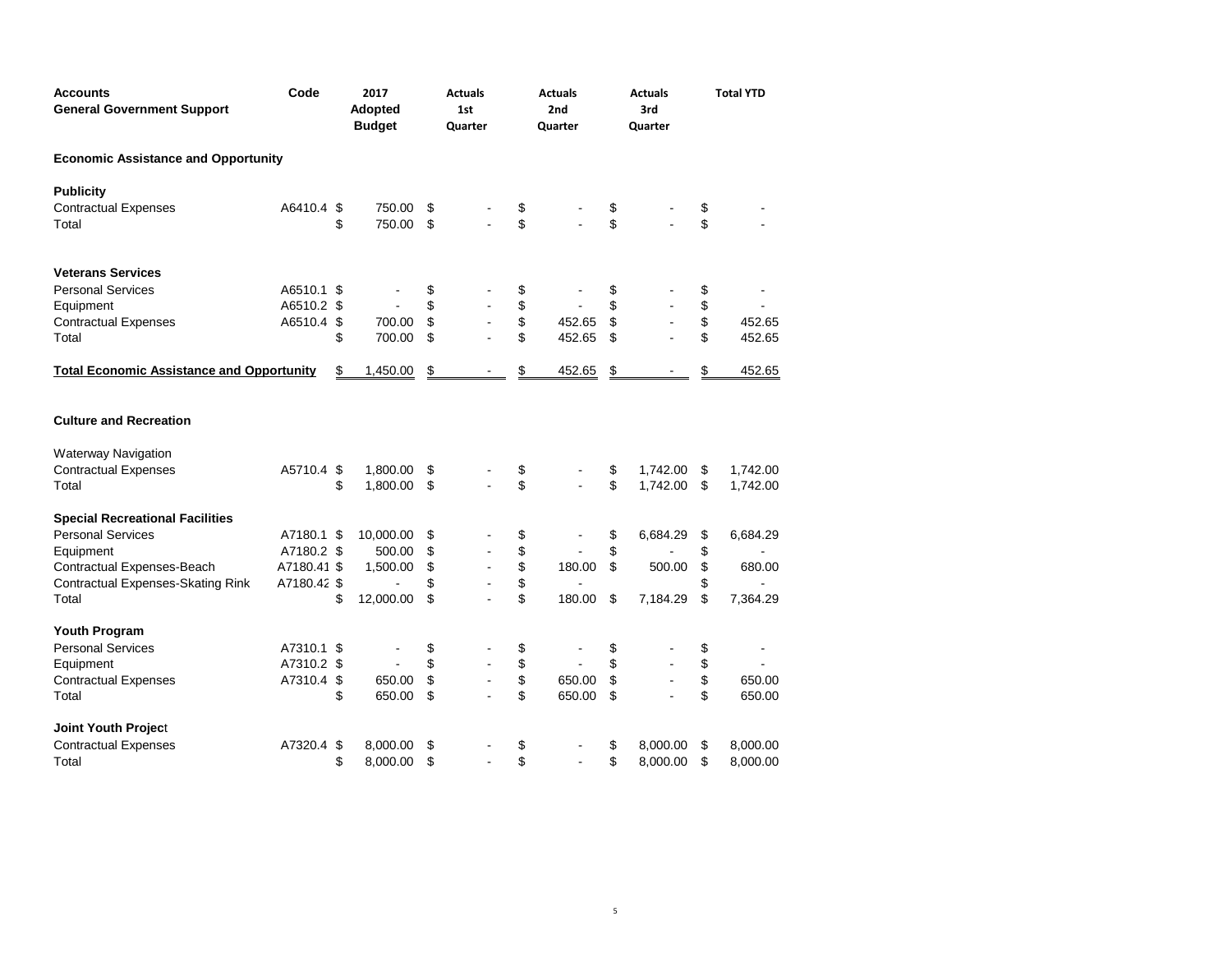| <b>Accounts</b><br><b>General Government Support</b> | Code       | 2017<br><b>Adopted</b><br><b>Budget</b> | <b>Actuals</b><br>1st<br>Quarter | <b>Actuals</b><br>2nd<br>Quarter | <b>Actuals</b><br>3rd<br>Quarter | <b>Total YTD</b> |
|------------------------------------------------------|------------|-----------------------------------------|----------------------------------|----------------------------------|----------------------------------|------------------|
| <b>Historian</b>                                     |            |                                         |                                  |                                  |                                  |                  |
| <b>Personal Services</b>                             | A7510.1    | \$<br>800.00                            | \$<br>200.00                     | \$<br>200.00                     | \$<br>200.00                     | \$<br>600.00     |
| Equipment                                            | A7510.2    | \$<br>$\overline{a}$                    | \$<br>$\blacksquare$             | \$<br>$\ddot{\phantom{a}}$       | \$<br>$\overline{a}$             | \$<br>÷.         |
| <b>Contractual Expenses</b>                          | A7510.4    | \$<br>50.00                             | \$<br>$\overline{a}$             | \$<br>35.99                      | \$<br>51.18                      | \$<br>87.17      |
| Total                                                |            | \$<br>850.00                            | \$<br>200.00                     | \$<br>235.99                     | \$<br>251.18                     | \$<br>687.17     |
| <b>Historical Property</b>                           |            |                                         |                                  |                                  |                                  |                  |
| Capital Outlay                                       | A7520.2 \$ |                                         | \$                               | \$                               | \$<br>170,177.00                 | \$<br>170,177.00 |
| Total                                                |            | \$<br>$\overline{a}$                    | \$<br>$\overline{a}$             | \$<br>$\sim$                     | \$<br>170,177.00                 | \$<br>170,177.00 |
| <b>Celebration</b>                                   |            |                                         |                                  |                                  |                                  |                  |
| <b>Personal Services</b>                             | A7550.1    | \$                                      | \$                               | \$                               | \$                               | \$               |
| Equipment                                            | A7550.2    | \$                                      | \$                               | \$                               | \$                               | \$               |
| <b>Contractual Expenses</b>                          | A7550.4    | \$<br>500.00                            | \$<br>171.00                     | \$<br>$\overline{\phantom{a}}$   | \$<br>$\blacksquare$             | \$<br>171.00     |
| Total                                                |            | \$<br>500.00                            | \$<br>171.00                     | \$                               | \$                               | \$<br>171.00     |
| <b>Adult Recreaton</b>                               |            |                                         |                                  |                                  |                                  |                  |
| <b>Personal Services</b>                             | A7620.1    | \$                                      | \$                               | \$                               | \$                               | \$               |
| Equipment                                            | A7620.2 \$ |                                         | \$                               | \$                               | \$                               | \$               |
| <b>Contractual Expenses</b>                          | A7620.4    | \$<br>2,000.00                          | \$<br>2,000.00                   | \$<br>$\blacksquare$             | \$<br>$\blacksquare$             | \$<br>2,000.00   |
| Total                                                |            | \$<br>2,000.00                          | \$<br>2,000.00                   | \$                               | \$                               | \$<br>2,000.00   |
| <b>Total Culture and Recreation</b>                  |            | \$<br>25,800.00                         | \$<br>2,371.00                   | \$<br>1,065.99                   | \$187,354.47                     | \$<br>190,791.46 |
| <b>Home and Community Services</b>                   |            |                                         |                                  |                                  |                                  |                  |
| <b>Planning</b>                                      |            |                                         |                                  |                                  |                                  |                  |
| <b>Personal Services</b>                             | A8020.1    | \$<br>4,570.00                          | \$<br>1,054.62                   | \$<br>1,230.39                   | \$<br>1,054.62                   | \$<br>3,339.63   |
| Equipment                                            | A8020.2 \$ |                                         | \$                               | \$                               | \$                               | \$               |
| <b>Contractual Expenses</b>                          | A8020.4 \$ | 7,500.00                                | \$<br>764.99                     | \$<br>2,374.30                   | \$<br>3,392.71                   | \$<br>6,532.00   |
| Total                                                |            | \$<br>12,070.00                         | \$<br>1,819.61                   | \$<br>3,604.69                   | \$<br>4,447.33                   | \$<br>9,871.63   |
| <b>Environmental Control</b>                         |            |                                         |                                  |                                  |                                  |                  |
| <b>Contractual Expenses</b>                          | A8090.4    | \$<br>5,000.00                          | \$                               | \$                               | \$                               | \$               |
| Total                                                |            | \$<br>5,000.00                          | \$                               | \$                               | \$                               | \$               |
| <b>Cemeteries</b>                                    |            |                                         |                                  |                                  |                                  |                  |
| <b>Personal Services</b>                             | A8810.1    | \$<br>5,000.00                          | \$                               | \$<br>887.50                     | \$<br>843.75                     | \$<br>1,731.25   |
| Equipment                                            | A8810.2    | \$                                      | \$<br>$\overline{a}$             | \$                               | \$<br>$\overline{a}$             | \$               |
| <b>Contractual Expenses</b>                          | A8810.4    | \$<br>500.00                            | \$<br>$\blacksquare$             | \$<br>$\overline{a}$             | \$<br>$\overline{a}$             | \$               |
| Total                                                |            | \$<br>5,500.00                          | \$                               | \$<br>887.50                     | \$<br>843.75                     | \$<br>1,731.25   |
| <b>Total Home and Community Services</b>             |            | \$<br>22,570.00                         | \$<br>1,819.61                   | \$<br>4,492.19                   | \$<br>5,291.08                   | \$<br>11,602.88  |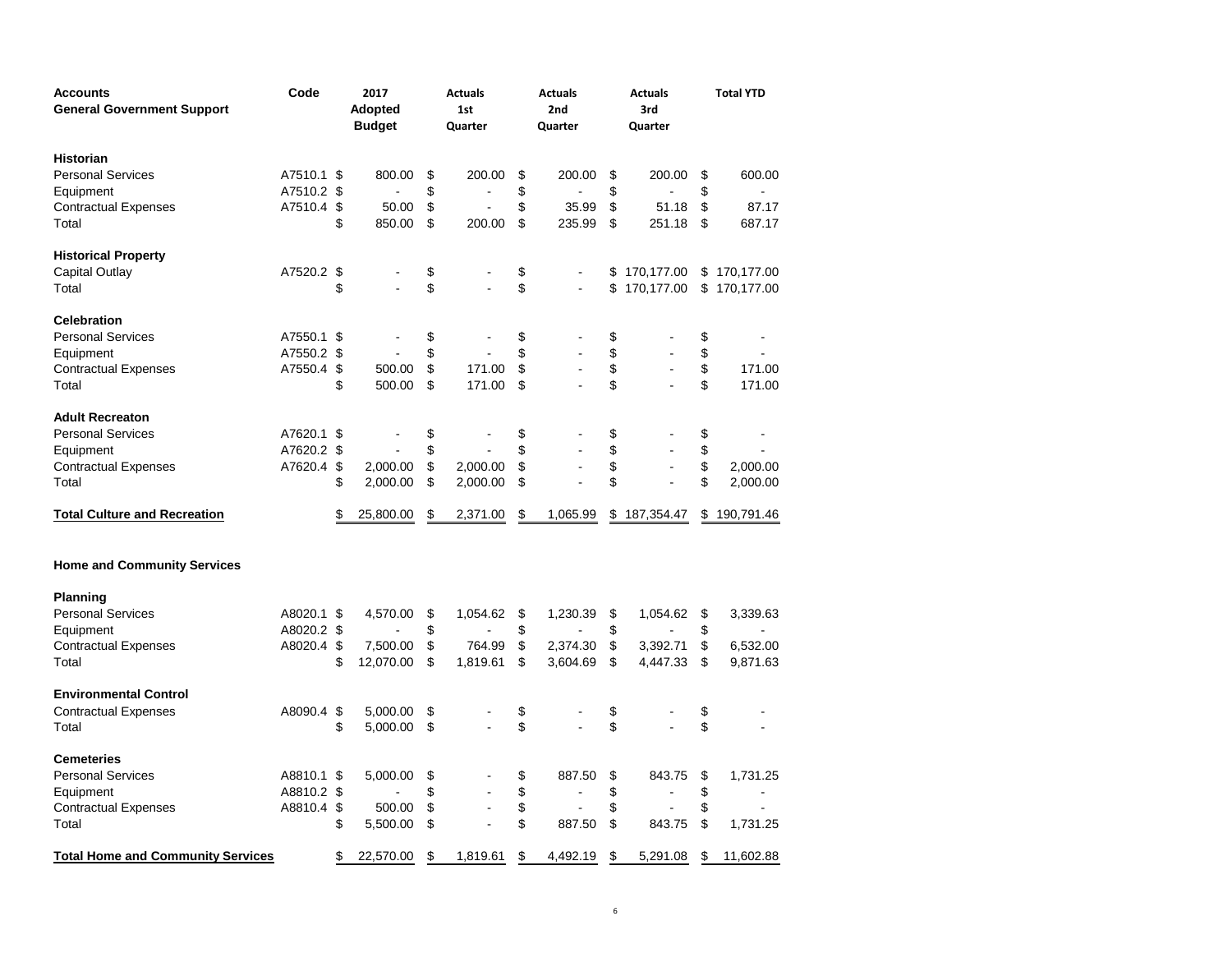| <b>Accounts</b>                          | Code       |     | 2017          | <b>Actuals</b>       |    | <b>Actuals</b> | <b>Actuals</b>   | <b>Total YTD</b> |
|------------------------------------------|------------|-----|---------------|----------------------|----|----------------|------------------|------------------|
| <b>General Government Support</b>        |            |     | Adopted       | 1st                  |    | 2nd            | 3rd              |                  |
|                                          |            |     | <b>Budget</b> | Quarter              |    | Quarter        | Quarter          |                  |
| <b>Undistributed</b>                     |            |     |               |                      |    |                |                  |                  |
| <b>Employee Benefits</b>                 |            |     |               |                      |    |                |                  |                  |
| <b>State Retirement</b>                  | A9010.1 \$ |     | 20,745.00     | \$                   | \$ |                | \$               | \$               |
| Social Security                          | A9030.8    | \$  | 17,868.00     | \$<br>4,250.16       | \$ | 4,384.27       | \$<br>4,290.29   | \$<br>12,924.72  |
| <b>Disability Insurance</b>              | A9055.8    | -\$ | 250.00        | \$<br>200.40         | \$ |                | \$               | \$<br>200.40     |
| Hospital and medical Insurance           | A9060.8 \$ |     | 16,750.00     | \$<br>4,257.33       | \$ | 3,440.80       | \$<br>3,692.94   | \$<br>11,391.07  |
| <b>Total Undistributed</b>               |            | \$  | 55,613.00     | \$<br>8,707.89       | \$ | 7,825.07       | \$<br>7,983.23   | \$<br>24,516.19  |
| <b>Total Appropriations/Expenditures</b> |            | S   | 735,122.00    | \$238,899.36         | S  | 160,732.82     | \$<br>284,840.06 | \$684,472.24     |
| <b>General Fund Estimated Revenues</b>   |            |     |               |                      |    |                |                  |                  |
| Real Property Tax Revenue                | A1001      | S   | 273,459.00    | \$273,459.00         | \$ |                | \$               | \$<br>273,459.00 |
| <b>Other Tax Items</b>                   |            |     |               |                      |    |                |                  |                  |
| Other Payments in Lieu of Taxes          | A1081      | \$  | 3.725.00      | \$<br>2,581.76       | \$ |                | \$<br>71.93      | \$<br>2,653.69   |
| Interest and Penalties on Real Property  | A1090      | \$  | 8,500.00      | \$<br>2,060.07       | \$ | 5,758.77       | \$               | \$<br>7,818.84   |
| Franchise                                | A1170      | \$  | 32,000.00     | \$<br>35,332.48      | \$ |                | \$               | \$<br>35,332.48  |
| <b>Departmental Income</b>               |            |     |               |                      |    |                |                  |                  |
| <b>Clerk Fees</b>                        | A1255      | \$  | 1,000.00      | \$<br>307.86         | \$ | 475.79         | \$<br>494.68     | \$<br>1,278.33   |
| <b>Planning Board Fees</b>               | A2115      | \$  | 1,000.00      | \$<br>125.00         | \$ | 1,100.00       | \$<br>1,175.00   | \$<br>2,400.00   |
| <b>Use of Money</b>                      |            |     |               |                      |    |                |                  |                  |
| Interest and Earnings                    | A2401      | \$  | 500.00        | \$<br>162.70         | \$ | 100.81         | \$<br>81.41      | \$<br>344.92     |
| <b>Licenses and Permits</b>              |            |     |               |                      |    |                |                  |                  |
| Dog License                              | A2544      | \$  | 1,200.00      | \$<br>449.00         | \$ | 1,728.00       | \$<br>3.038.00   | \$<br>5,215.00   |
| Permits                                  | A2590      | \$  |               | \$<br>$\blacksquare$ | \$ |                | \$               | \$               |
| <b>Fines and Forfeitures</b>             |            |     |               |                      |    |                |                  |                  |
| <b>Fines and Forfeited Bail</b>          | A2610      | \$  | 85,000.00     | \$<br>11,195.00      | \$ | 18,786.00      | \$<br>23,864.50  | \$<br>53,845.50  |
| <b>Unclassified Revenue</b>              |            |     |               |                      |    |                |                  |                  |
| Unclassified Revenue                     | A2770      | \$  |               | \$<br>51.31          | \$ | 20.46          | \$<br>5,495.00   | \$<br>5,566.77   |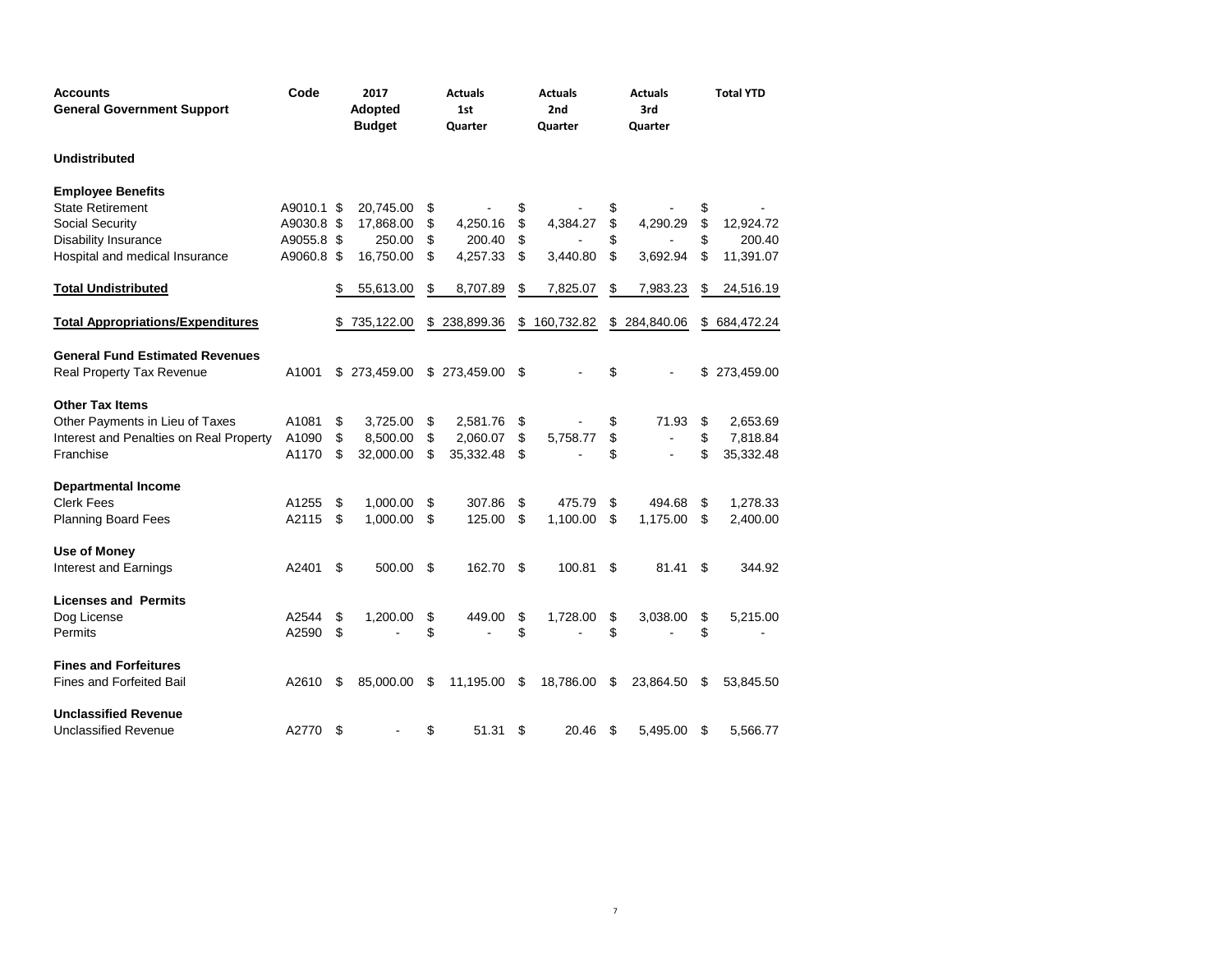| <b>Accounts</b>                          | Code        |     | 2017           | <b>Actuals</b>       | <b>Actuals</b>                                         |    | <b>Actuals</b> | <b>Total YTD</b>     |
|------------------------------------------|-------------|-----|----------------|----------------------|--------------------------------------------------------|----|----------------|----------------------|
| <b>General Government Support</b>        |             |     | <b>Adopted</b> | 1st                  | 2nd                                                    |    | 3rd            |                      |
|                                          |             |     | <b>Budget</b>  | Quarter              | Quarter                                                |    | Quarter        |                      |
| <b>State Aid</b>                         |             |     |                |                      |                                                        |    |                |                      |
| Per Capita                               | A3001       | \$  | 12,238.00      | \$                   | \$                                                     | \$ | 12,238.00      | \$<br>12,238.00      |
| Mortgage Tax                             | A3005       | \$  | 65,000.00      | \$                   | \$<br>52,639.47                                        | \$ |                | \$<br>52,639.47      |
| Other Star                               | A3089       | \$  | $\blacksquare$ | \$<br>$\blacksquare$ | \$                                                     | \$ |                | \$<br>$\blacksquare$ |
| Grant Revenue - Home and Community       | A3989       | \$  | $\blacksquare$ | \$                   | \$                                                     |    |                | \$<br>÷              |
| Grant Revenue - Other                    | A3089       | \$  |                | \$<br>14,000.00      | \$                                                     |    |                | \$<br>14,000.00      |
| Federal Aid - other                      | A4089       | \$  |                | \$                   | \$                                                     | \$ | 170,177.00     | \$<br>170,177.00     |
| <b>Total Estimated/Actual Revenues</b>   |             | \$  | 483,622.00     | \$<br>339,724.18     | \$<br>80,609.30                                        | \$ | 216,635.52     | \$<br>636,969.00     |
| <b>Unexpended Balance</b>                |             |     | \$251,500.00   | \$746,205.30         | \$<br>665,990.09                                       | \$ | 596,127.07     | \$ 611,908.51        |
|                                          |             |     | appropriated   | cash on hand 3/31/17 | cash on hand 6/30/17 cash on hand 9/30/17 fund balance |    |                |                      |
| <b>Highway Appropriations - Townwide</b> |             |     |                |                      |                                                        |    |                |                      |
| <b>Bridges</b>                           |             |     |                |                      |                                                        |    |                |                      |
| <b>Contractual Expenses</b>              | DA5120.4 \$ |     | 10,000.00      | \$                   | \$                                                     | \$ |                | \$                   |
| Total                                    |             | \$  | 10,000.00      | \$                   | \$                                                     | \$ |                | \$                   |
| Machinery                                |             |     |                |                      |                                                        |    |                |                      |
| Equipment                                | DA5130.2 \$ |     | 75,000.00      | \$<br>39,736.10      | \$                                                     | \$ | 48,295.00      | \$<br>88,031.10      |
| <b>Contractual Expenses</b>              | DA5130.4 \$ |     | 80,000.00      | \$<br>21,327.58      | \$<br>14,616.89                                        | \$ | 18,104.37      | \$<br>54,048.84      |
| Total                                    |             | \$. | 155,000.00     | \$<br>61,063.68      | \$<br>14,616.89                                        | S  | 66,399.37      | \$<br>142,079.94     |
| <b>Snow Removal - Town</b>               |             |     |                |                      |                                                        |    |                |                      |
| <b>Personal Services</b>                 | DA5142.1 \$ |     | 200,000.00     | \$<br>105,144.39     | \$                                                     | \$ |                | \$<br>105,144.39     |
| <b>Contractual Expenses</b>              | DA5142.4 \$ |     | 80,000.00      | \$<br>13,979.20      | \$<br>17,616.48                                        | \$ | 10,688.75      | \$<br>42,284.43      |
| Total                                    |             | \$  | 280,000.00     | \$<br>119,123.59     | \$<br>17,616.48                                        | \$ | 10,688.75      | \$<br>147,428.82     |
| <b>Employee Benefits</b>                 |             |     |                |                      |                                                        |    |                |                      |
| <b>State Retirement</b>                  | DA9010.8 \$ |     | 24,856.00      | \$                   | \$                                                     | \$ |                | \$                   |
| Social Security                          | DA9030.8 \$ |     | 15,300.00      | \$<br>7,911.48       | \$                                                     | \$ |                | \$<br>7,911.48       |
| Hospital and Medical Insurance           | DA9060.8 \$ |     | 82,500.00      | \$<br>25,648.01      | \$<br>$\blacksquare$                                   | \$ | 10,319.16      | \$<br>35,967.17      |
| Uniforms                                 | DA9089.8 \$ |     | 3,600.00       | \$<br>944.83         | \$<br>621.30                                           | \$ |                | \$<br>1,566.13       |
| Total                                    |             | \$  | 126,256.00     | \$<br>34,504.32      | \$<br>621.30                                           | \$ | 10,319.16      | \$<br>45,444.78      |
| <b>Debt Service Principal</b>            |             |     |                |                      |                                                        |    |                |                      |
| Serial Bonds                             | DA9710.6 \$ |     |                | \$                   | \$                                                     | \$ |                | \$                   |
| <b>Bond Anticipation</b>                 | DA9730.6 \$ |     | 23,667.00      | \$                   | \$<br>23,666.67                                        | \$ |                | \$<br>23,666.67      |
| Capital Bonds                            | DA9740.6 \$ |     |                | \$                   | \$                                                     | \$ | $\blacksquare$ | \$                   |
| Total                                    |             | \$  | 23,667.00      | \$                   | \$<br>23,666.67                                        | \$ |                | \$<br>23,666.67      |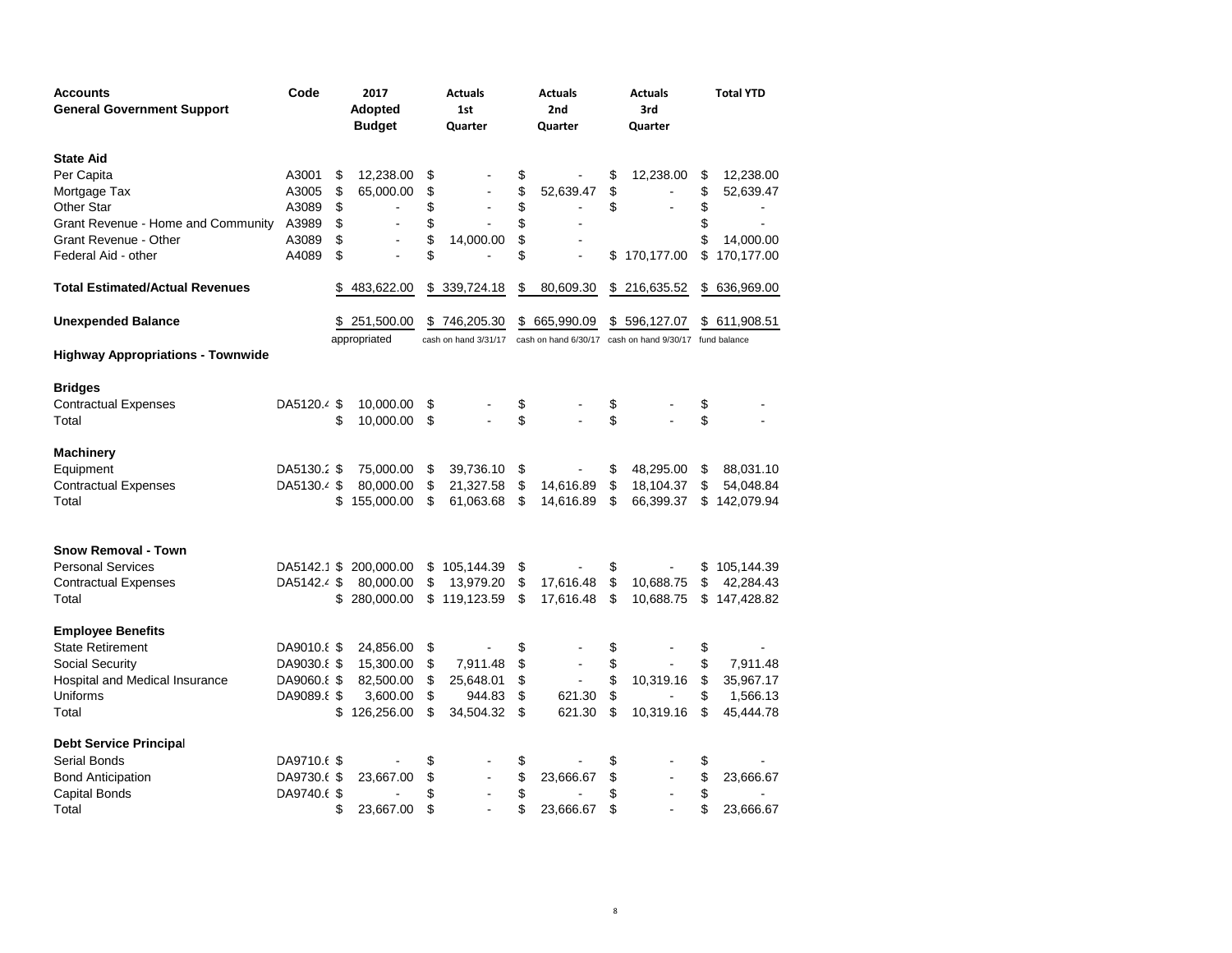| <b>Accounts</b>                                                           | Code               | 2017                   | <b>Actuals</b>       | <b>Actuals</b>       | <b>Actuals</b>                                         |    | <b>Total YTD</b> |
|---------------------------------------------------------------------------|--------------------|------------------------|----------------------|----------------------|--------------------------------------------------------|----|------------------|
| <b>General Government Support</b>                                         |                    | Adopted                | 1st                  | 2nd                  | 3rd                                                    |    |                  |
|                                                                           |                    | <b>Budget</b>          | Quarter              | Quarter              | Quarter                                                |    |                  |
| <b>Interest</b>                                                           |                    |                        |                      |                      |                                                        |    |                  |
| Serial Bonds                                                              | DA9710.7 \$        |                        | \$                   | \$                   | \$                                                     | \$ |                  |
| <b>Bond Anticipation</b>                                                  | DA9730.7 \$        | 1,996.00               | \$                   | \$<br>1,995.10       | \$                                                     | \$ | 1,995.10         |
| Capital Bonds                                                             | DA9740.7 \$        |                        | \$                   | \$                   |                                                        | \$ |                  |
| Total                                                                     | \$                 | 1,996.00               | \$                   | \$<br>1,995.10       | \$                                                     | \$ | 1,995.10         |
| <b>Interfund Transfers</b>                                                |                    |                        |                      |                      |                                                        |    |                  |
| Transfer to: Capital Projects                                             | DA9950.9           |                        | \$                   | \$                   | \$<br>70,000.00                                        | \$ | 70,000.00        |
| <b>Total Appropriations/Expenses</b>                                      | \$                 | 596,919.00             | \$214,691.59         | \$<br>58,516.44      | \$<br>157,407.28                                       | \$ | 430,615.31       |
| <b>Highway Revenues - Townwide</b>                                        |                    |                        |                      |                      |                                                        |    |                  |
| <b>Local Sources</b>                                                      |                    |                        |                      |                      |                                                        |    |                  |
| Real Property Tax                                                         | DA1001<br>\$       | 568,269.00             | \$<br>568,269.00     | \$                   | \$                                                     | \$ | 568,269.00       |
| Sales of Scrap & Surplus Equip                                            | DA2650<br>\$       |                        | \$                   | \$<br>70,000.00      | \$                                                     | \$ | 70,000.00        |
| <b>Interest and Earnings</b>                                              | DA2401<br>\$       | 150.00                 | \$<br>90.11          | \$<br>51.07          | \$<br>45.97                                            | \$ | 187.15           |
| <b>Compensation for Loss</b>                                              | DA2690<br>\$       |                        | \$<br>16,500.00      | \$<br>$\blacksquare$ | \$<br>$\blacksquare$                                   | \$ | 16,500.00        |
| Mowing - Washington County                                                | DA2770<br>\$       | 3,500.00               | \$                   | \$                   | \$                                                     | \$ | $\blacksquare$   |
| <b>Total Estimated/Actual Revenues</b>                                    | \$                 | 571,919.00             | \$<br>584,859.11     | \$<br>70,051.07      | \$<br>45.97                                            | \$ | 654,956.15       |
| <b>Unexpended Balance</b>                                                 | \$                 | 25,000.00              | \$476,243.22         | \$487,777.85         | \$ 330,416.54                                          |    | \$ 330,380.96    |
|                                                                           |                    | appropriated           | cash on hand 3/31/17 |                      | cash on hand 6/30/17 cash on hand 9/30/17 fund balance |    |                  |
| <b>Highway Appropriations - Outside Village</b><br><b>General Repairs</b> |                    |                        |                      |                      |                                                        |    |                  |
| <b>Personal Services</b>                                                  | DB5110.1 \$        | 175,000.00             | \$                   | \$<br>88,493.30      | \$<br>91,069.10                                        | \$ | 179,562.40       |
| <b>Contractual Expenses</b>                                               | DB5110.4 \$        | 65,000.00              | \$<br>2,773.47       | \$<br>27,705.09      | \$<br>30,579.52                                        | \$ | 61,058.08        |
| Total                                                                     | \$                 | 240,000.00             | \$<br>2,773.47       | \$<br>116,198.39     | \$<br>121,648.62                                       | \$ | 240,620.48       |
| <b>Improvements</b>                                                       |                    |                        |                      |                      |                                                        |    |                  |
| Capital Outlay                                                            |                    | DB5112.2 \$ 240,000.00 | \$                   | \$<br>137,681.01     | \$                                                     | S  | 137,681.01       |
| <b>Employee Benefits</b>                                                  |                    |                        |                      |                      |                                                        |    |                  |
| <b>State Retirement</b>                                                   | DB9010.8 \$        | 23,882.00              | \$                   | \$                   | \$                                                     | \$ |                  |
| Social Security                                                           | <b>DB9030.8 \$</b> | 13,158.00              | \$                   | \$<br>6,599.87       | \$<br>6,788.04                                         | \$ | 13,387.91        |
| Hospital and Medical Insurance                                            | DB9060.8 \$        | 82,500.00              | \$<br>10,170.42      | \$<br>39,236.22      | \$<br>24,002.79                                        | \$ | 73,409.43        |
| Uniforms                                                                  | DB9089.8 \$        | 3,600.00               | \$                   | \$<br>1,003.98       | \$<br>1,618.88                                         | \$ | 2,622.86         |
| Total                                                                     | \$                 | 123,140.00             | \$<br>10,170.42      | \$<br>46,840.07      | \$<br>32,409.71                                        | \$ | 89,420.20        |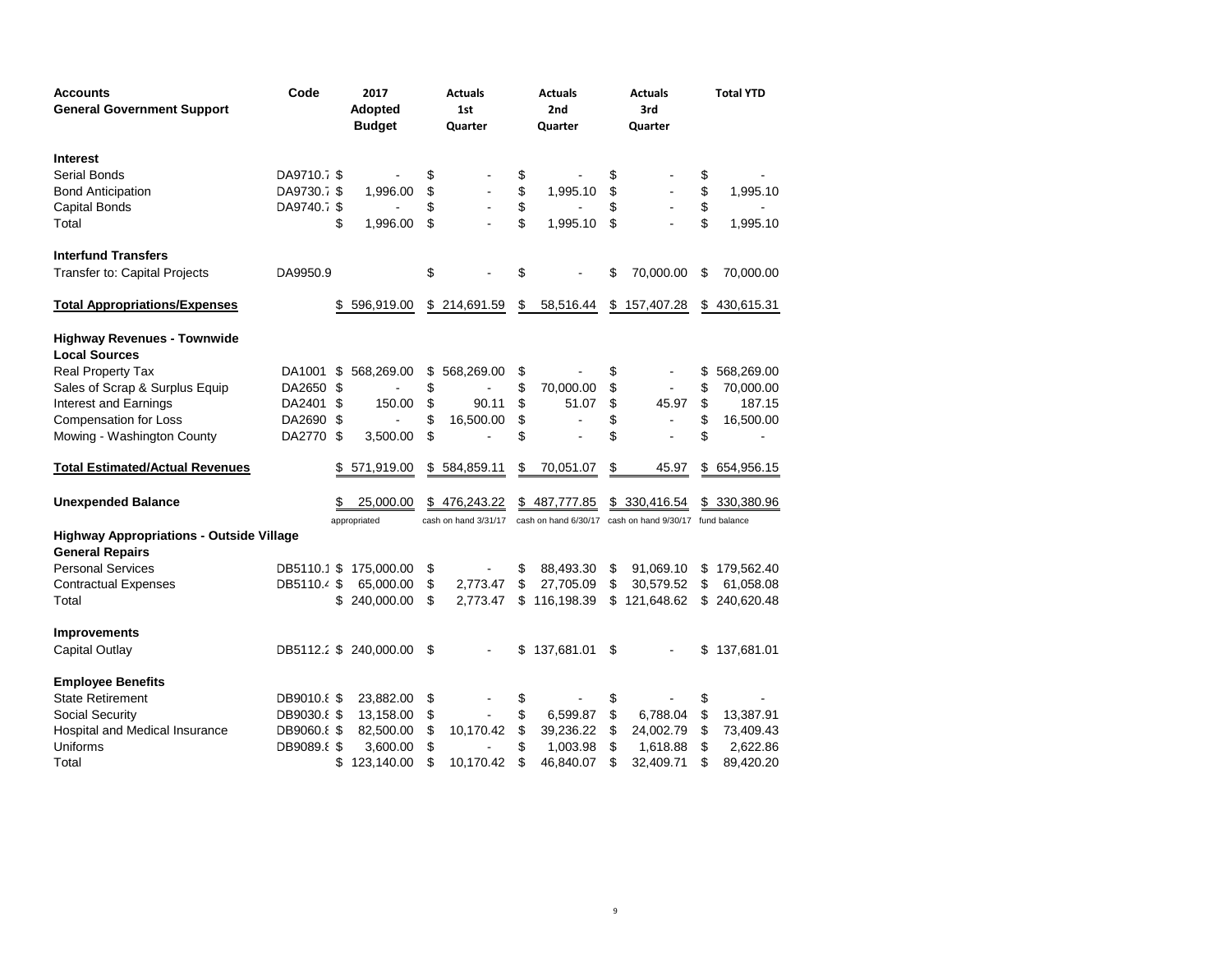| <b>Accounts</b>                                                   | Code        | 2017                            |    | <b>Actuals</b>       | <b>Actuals</b>                                         | <b>Actuals</b>   | <b>Total YTD</b> |
|-------------------------------------------------------------------|-------------|---------------------------------|----|----------------------|--------------------------------------------------------|------------------|------------------|
| <b>General Government Support</b>                                 |             | <b>Adopted</b><br><b>Budget</b> |    | 1st<br>Quarter       | 2nd<br>Quarter                                         | 3rd<br>Quarter   |                  |
| <b>Debt Service Principal</b>                                     |             |                                 |    |                      |                                                        |                  |                  |
| <b>Bond Anticipation</b>                                          | DB9730.6    |                                 |    |                      |                                                        |                  |                  |
| <b>Interest</b>                                                   |             |                                 |    |                      |                                                        |                  |                  |
| <b>Bond Anticipation</b>                                          | DB9730.7    |                                 |    |                      |                                                        |                  |                  |
| <b>Interfund Transfers</b><br>Transfer to: Capital Project Fund   | DB9950.9    |                                 |    |                      |                                                        |                  |                  |
| <b>Total Highway Appropriations - Expenses</b>                    |             | \$ 603,140.00                   | S  | 12,943.89            | \$300,719.47                                           | \$154,058.33     | \$467,721.69     |
| <b>Outside Village</b>                                            |             |                                 |    |                      |                                                        |                  |                  |
| <b>Highway Revenues - Outside Village</b><br><b>Local Sources</b> |             |                                 |    |                      |                                                        |                  |                  |
| <b>Real Property Tax</b>                                          |             | DB1001 \$ 364,990.00            | \$ | 364,990.00           | \$                                                     | \$               | \$<br>364,990.00 |
| Interest and Earnings                                             | DB2401 \$   | 150.00                          | \$ | 31.59                | \$<br>56.18                                            | \$<br>38.18      | \$<br>125.95     |
| <b>State Aid</b>                                                  |             |                                 |    |                      |                                                        |                  |                  |
| Consolidated Highway                                              | DB3501      | \$163,000.00                    | \$ |                      | \$                                                     | \$<br>137,681.01 | \$137,681.01     |
| <b>Total Estimated/Actual Highway Revenues</b>                    |             | \$163,150.00                    | \$ | 365,021.59           | \$<br>56.18                                            | \$137,719.19     | \$502,796.96     |
| <b>Unexpended Balance</b>                                         |             | \$<br>75,000.00                 | S  | 542.415.36           | \$241,752.07                                           | \$225,412.93     | \$225,412.93     |
| <b>Fire Protection District</b>                                   |             | appropriated                    |    | cash on hand 3/31/17 | cash on hand 6/30/17 cash on hand 9/30/17 fund balance |                  |                  |
| #6 Fort Ann SF1                                                   |             | SF3410.4 \$ 204,390.00          | \$ | 204,390.00           | \$                                                     | \$               | \$<br>204,390.00 |
| LOSAP                                                             | SF9010.8 \$ |                                 | \$ |                      | \$                                                     | \$               | \$               |
| Total                                                             |             | \$<br>204,390.00                | \$ | 204,390.00           | \$                                                     | \$<br>L,         | \$<br>204,390.00 |
| #7 Pilot Knob SF2                                                 | SF3410.4 \$ | 95,400.00                       | \$ | 95,200.00            | \$                                                     | \$               | \$<br>95,200.00  |
| LOSAP                                                             | SF9010.8 \$ | 3,720.00                        | \$ | 3,720.00             | \$                                                     | \$               | \$<br>3,720.00   |
| Total                                                             |             | \$<br>99,120.00                 | \$ | 98,920.00            | \$                                                     | \$               | \$<br>98,920.00  |
| #8 West Fort Ann SF3                                              |             | SF3410.4 \$ 245,084.00          | \$ | 244,884.00           | \$                                                     | \$               | \$<br>244,884.00 |
| LOSAP                                                             | SF9010.8 \$ | 2,200.00                        | \$ | 2,200.00             | \$                                                     | \$               | \$<br>2,200.00   |
| Total                                                             |             | \$<br>247,284.00                | \$ | 247,084.00           | \$                                                     | \$               | \$<br>247,084.00 |